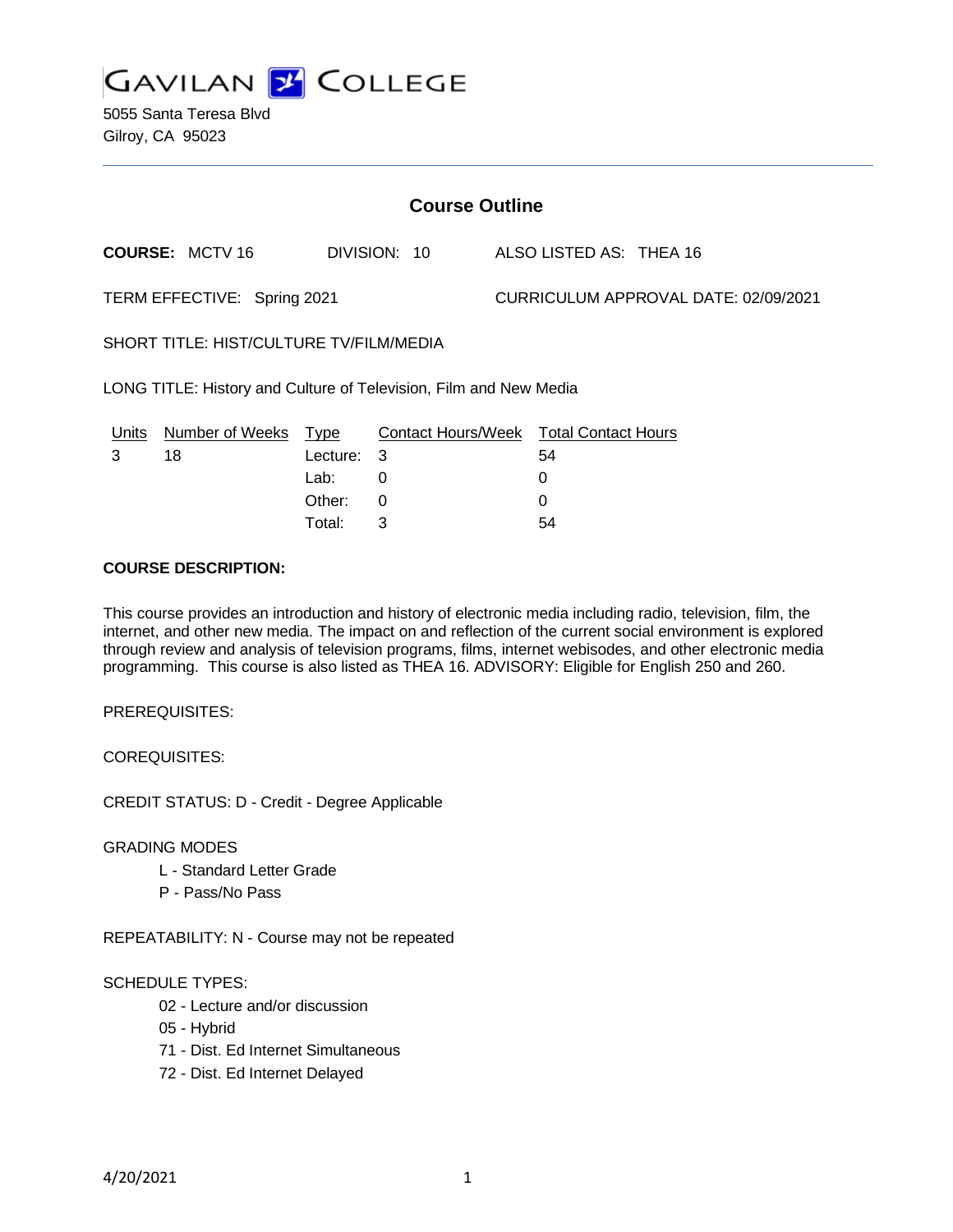#### **STUDENT LEARNING OUTCOMES:**

1. Explain the historical development of new media including radio, television, film, and the internet. Measure of assessment: written exam Year assessed, or planned year of assessment: 2013

2. Analyze and explain the influence of various forms of media on society. Measure of assessment: written report, written exam Year assessed, or planned year of assessment: 2013

3. Explain the historical advancement of different media delivery formats, TV, radio, internet and others, and their impact on society and human interactions Measure of assessment: written report, written and multiple-choice exams Year assessed, or planned year of assessment: 2013

4. Appraise and critique various media programs and compare and contrast genres, delivery methods and influences on society.

Measure of assessment: written reports

Year assessed, or planned year of assessment: 2013

# **CONTENT, STUDENT PERFORMANCE OBJECTIVES, OUT-OF-CLASS ASSIGNMENTS**

Curriculum Approval Date: 02/09/2021

# **DE MODIFICATION ONLY**

WEEK 1 3 HOURS

Lecture:

Introduction to course, textbook, assignments and grading. Discussion of overall historical eras of television **Student** 

Performance Objectives:

- Understand the historical period of television's influence
- Understand class requirements and grading methodology

Out of Class Assignments:

- Provided readings on

television technology

- Viewing of era-specific television programs

WEEK 2 3 HOURS

Lecture:

The origin and technology of television.

Student Performance Objectives:

- Identify the essential dates,

events, and inventors of television

- Understand how television is transmitted and broadcast

Out of Class Assignments:

- Read assigned materials on television technology and its? origins

- Watch

provided videos covering the invention of television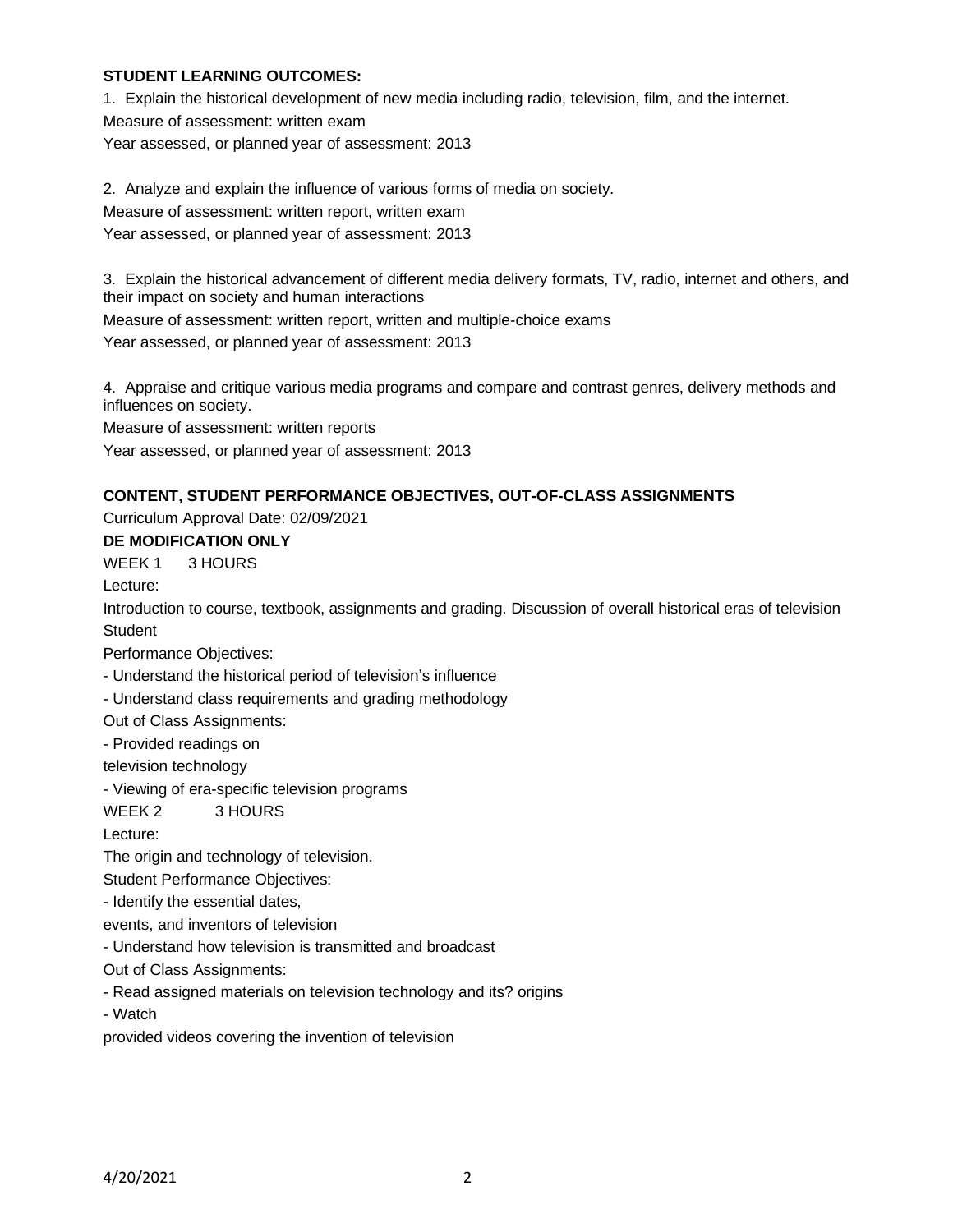# WEEK 3 3 HOURS

Lecture:

The advancement in the technology of television.

Student Performance Objectives:

- Identify the essential dates, events,

and changes in television availability and viewing habits.

- Discuss the impact of changing viewing habits on society.

Out of Class Assignments:

- Read assigned materials on television technology

history.

- Watch provided videos covering the advancements in television.

- Assigned readings covering the technology of HD television and the changes applied by government agencies to support

it.

WEEK 4 3 HOURS

Lecture:

The Classic Network Era (1940s ` 1980s)

- View and discuss selected television programs and their influence on contemporary American culture including various ethnic

cultures.

Out of Class Assignments:

- Read assigned chapters and supplemental historical readings

- View television programs specific to the era.

- Write an essay describing how television has

influenced American life.

- Interview family members or friends about their first encounter with television and write a report on their findings.

WEEK 5 3 HOURS

Lecture:

Embracing a Multi-Cultural

Society.

Student Performance Objectives:

- Discuss the how television emphasized culture differences or influenced the acceptance of multiple cultures.

Out of Class Assignments:

- Read assigned

chapters and supplemental historical readings

- Watch programs from `All in the Family?, `Bill Cosby? and `Star Trek?.

- Write a short paper on how television helped to integrate or segregate the

society of the 1960s & 70s.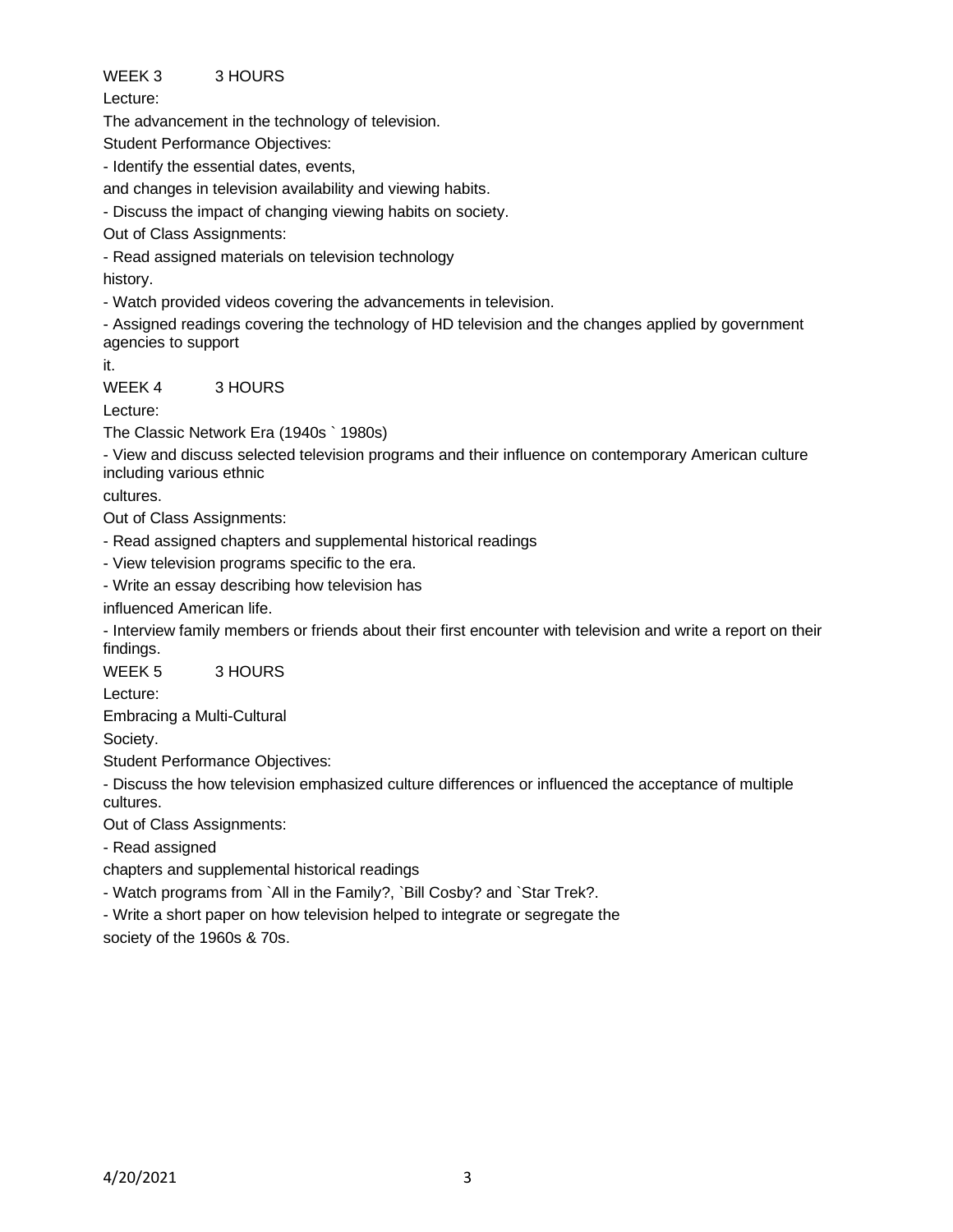WEEK 6 3 HOURS

Lecture:

MTV is Born.

Student Performance Objectives:

- Understand and discuss the impact of the introduction of multiple channels of television

- Analyze

the influence of MTV on the younger generation of television viewers

Out of Class Assignments:

- Watch television programming from the 1980s, including MTV

- Read assigned chapters and supplemental

historical readings

- Write a short essay on the first MTV-style program viewed and its impact on how they listen to music

WEEK 7 3 HOURS

Lecture:

The Expansion of Television Advertising - the birth

of QVC

Student Performance Objectives:

- Discuss the impact of channels like QVC and HSN on public viewing and buying habits.

- Analyze the differences in audiences that buy on the internet vs. the

shopping channels.

Out of Class Assignments:

- Watch advertising television.

- Compare advertising specific television channels to the experience shopping on the internet and television series

advertising.

WEEK 8 3 HOURS

Lecture:

TV for Kids.

Student Performance Objectives:

- Discuss the impact of television programming on children

- Analyze the pros and cons of kid-focused programming

and advertising.

- Compare the difference in 1950s kid-focused advertising to today.

Out of Class Assignments:

- Watch and compare shows like `Nickelodeon?, `Barney?, `LazyTown? and

`Teletubbies?

WEEK 9 3 HOURS

Lecture:

The Adult Cartoon.

Student Performance Objectives:

- Analyze the impact of popularity of Adult Cartoons

- Understand and discuss the appeal of adult humor in a

cartoon setting

Out of Class Assignments:

- Read assigned chapters and supplemental historical readings

- Watch and compare shows like `The Simpsons?, `South Park? and `Ren & Stimpy?.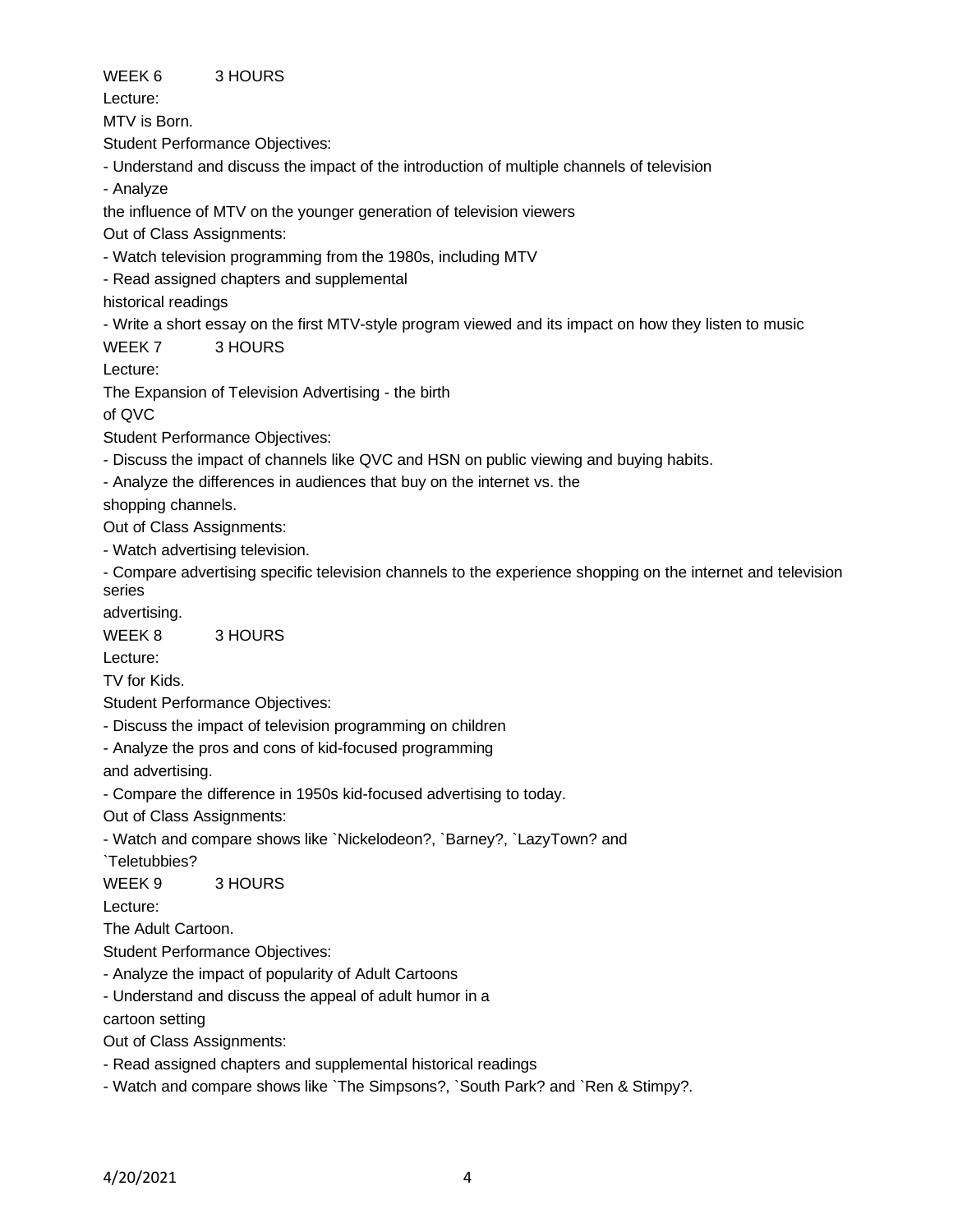WEEK 10 3

**HOURS** 

Lecture:

Sex on TV.

Student Performance Objectives:

- Discuss the pros and cons of sex on television ` how much is too much?

- Analyze the influence of sex in television programming and

advertising

- Understand and discuss the influence television on the role of man and woman in society

- Discuss the modernization of the family unit.

Out of Class Assignments:

- Read assigned

chapters and supplemental readings

- Watch and compare shows like `Spartacus? and `Sex and the City? and `Modern Family? and `Big Love?

WEEK 11 3 HOURS

Lecture:

Violence on TV.

Student Performance

Objectives:

- Discuss the pros and cons of violence on television

- Analyze the influence of violence in television

- Understand and discuss the influence of television on becoming `jaded? to

violence

Out of Class Assignments:

- Read assigned chapters and supplemental readings

- Watch and compare shows like `CSI? and `Bones? and `True Blood? and `Bad Girls?

WEEK 12 3 HOURS

Lecture:

The

`Datasphere? and `The Media Virus? ` the pervasion of media through society - `eXistenZ?.

Student Performance Objectives:

- Understand and discuss the power and influences of television on society

-

Discuss the concepts of mob mentality and the pervasion of new accepted behaviors through television viewing

Out of Class Assignments:

- Read assigned readings from `The Media Virus?.

- Watch

television programming emphasizing the `Datasphere? concept.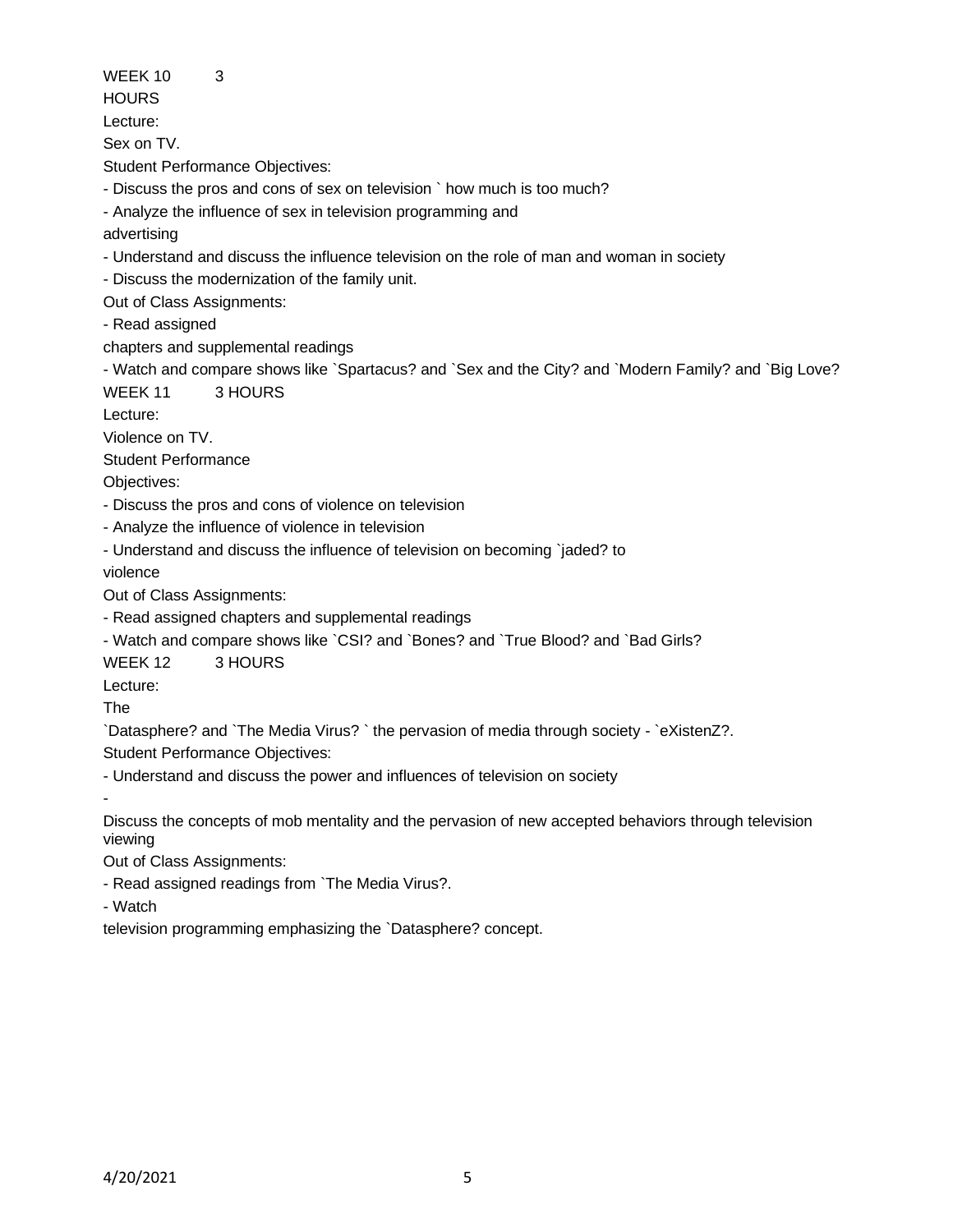#### WEEK 13 3 HOURS

Lecture:

Television Proliferation.

Student Performance Objectives:

- Define and compare the role of television with the

introduction and use of the internet

- Discuss and analyze the impact of the development of multiple video delivery methods including the internet, mobile technology, social networking and extensive

and subject-focused channels

- Explain the development and impact of reality television

Out of Class Assignments:

- Read assigned chapters and supplemental readings

- Watch television programming as

assigned in a specific genre.

- Write a research paper analyzing the impact of the internet on television viewing

WEEK 14 3 HOURS

Lecture:

The Internet and Television.

Student Performance

Objectives:

- Compare similar program genres and topics as shown on television vs. the internet

- Analyze the changes in reality television as it matures from non-scripted to scripted

Out of Class

Assignments:

- Read assigned chapters and supplemental historical readings

- Watch television and internet programs to compare delivery methods

WEEK 15 3 HOURS

Lecture:

The Public Votes.

**Student** 

Performance Objectives:

- Discuss the introduction of and proliferation of public voting to change the outcome of a television program

- Analyze the concept of `Vote for the Worst? and its impact on

reality TV

Out of Class Assignments:

- Read assigned supplemental reading

- Watch television programming that utilizes the public voting concept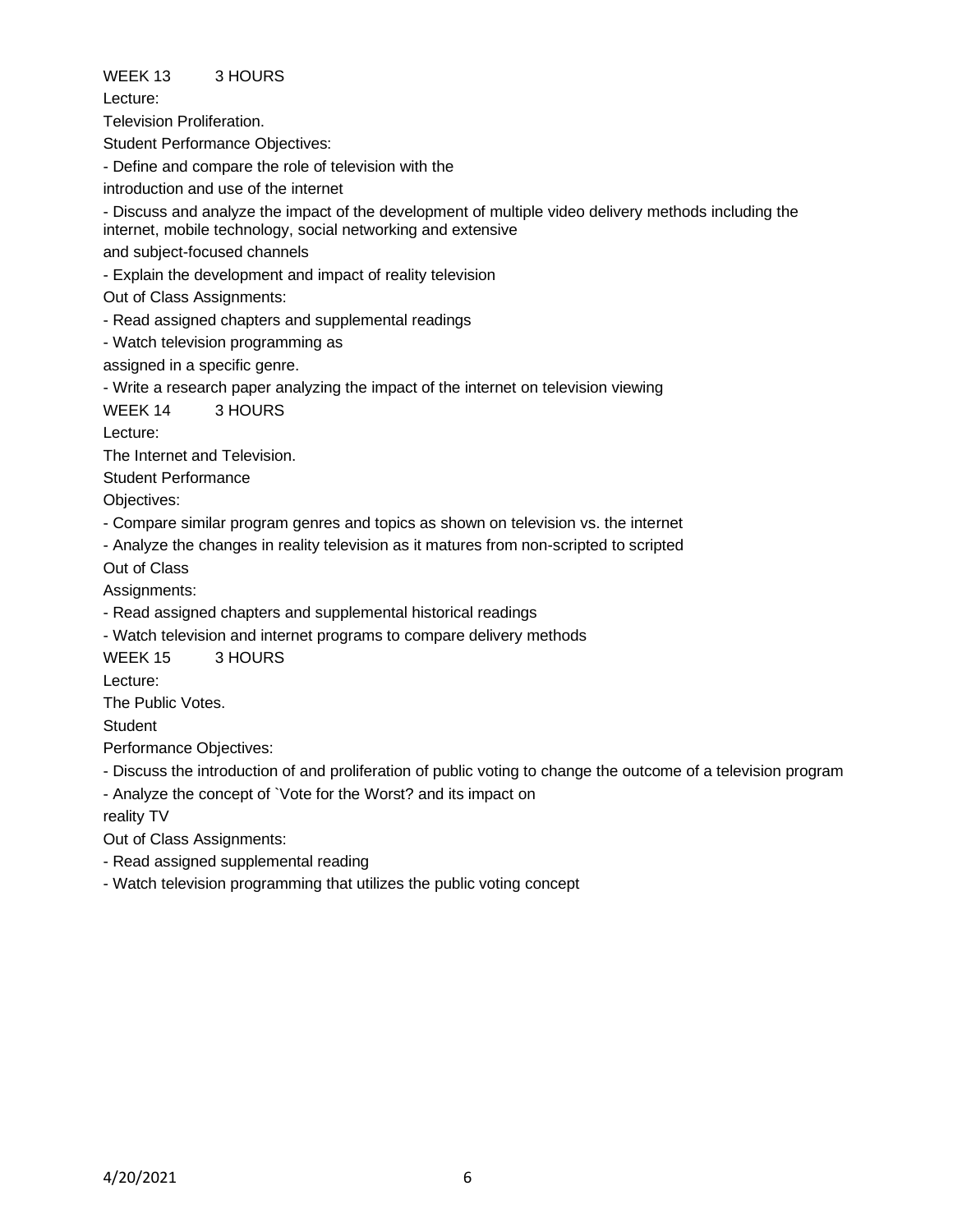WEEK 16 3 HOURS

Lecture:

The Streaming

**Television** 

Student Performance Objectives:

- Analyze and discuss how the availability to view programs on-demand has changed how society watches television

- Read assigned chapters and supplemental

historical readings

- Watch and compare television programming and internet and social media specific programming such as webisodes

- Write a research paper using past historical context and

speculating about how television and program viewing might change in the near and far future Out of Class Assignments:

- View programs like `The Guild? and `The Confession?.

- Read assigned chapters

and supplemental readings

WEEK 17 3 HOURS

Lecture:

Television of the Future ` `Videodrome?

Student Performance Objectives:

- Analyze and discuss how social media has and will impact television today

and in the future

- Read assigned chapters and supplemental historical readings

- Watch and compare television programming and internet and social media specific programming such as webisodes

- Write

a research paper using past historical context and speculating about how television and program viewing might change in the near and far future

Out of Class Assignments:

- Read assigned chapters and

supplemental historical readings

- Watch television and internet programs specific to current social media such as `What?s Trending Now? and `Bar Karma?

- Research technological advances related to

television and program broadcasting methodologies

- Write a research paper analyzing the impact of the internet and social media on television viewing

WEEK 18 2 HOURS

Final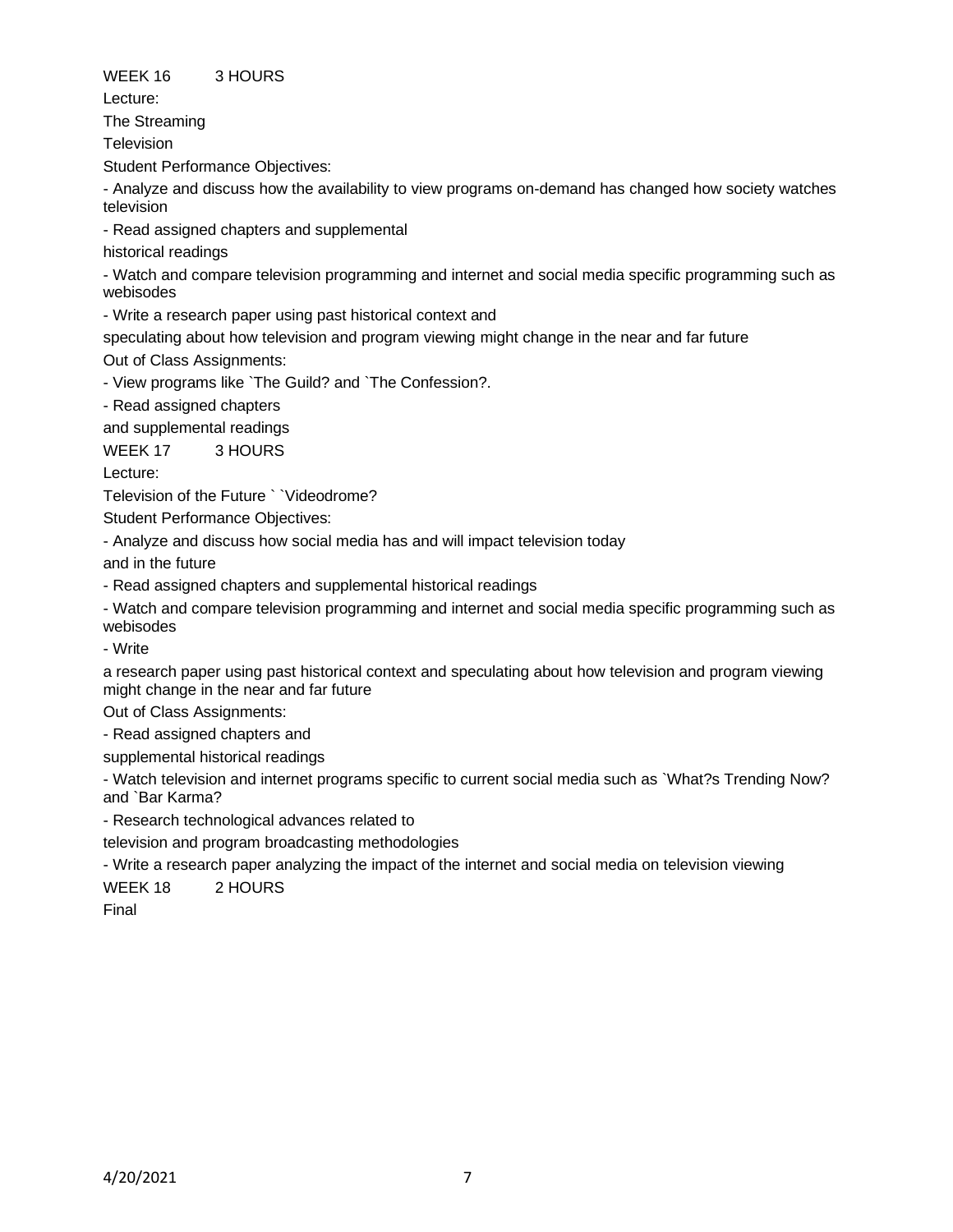#### **METHODS OF INSTRUCTION:**

Class lectures and demonstration In-class group projects Video Projects

#### **OUT OF CLASS ASSIGNMENTS:**

Required Outside Hours: 28 Assignment Description: An original Public Service Announcement (PSA) Required Outside Hours: 40 Assignment Description: The film without words project Required Outside Hours: 40 Assignment Description: An original film project.

### **METHODS OF EVALUATION:**

Writing assignments Percent of total grade: 30.00 % Percent range of total grade: 30 % to 50 % Written Homework; Essay Exams Problem-solving assignments Percent of total grade: 10.00 % Percent range of total grade: 10 % to 20 % Quizzes Skill demonstrations Percent of total grade: 10.00 % Percent range of total grade: 10 % to 10 % Class Performance/s Objective examinations Percent of total grade: 30.00 % Percent range of total grade: 30 % to 30 % Multiple Choice; True/False; Matching Items

#### **REPRESENTATIVE TEXTBOOKS:**

Required Representative Textbooks Jim Owens. Television Production 16th Edition. New York: Focal Press,2015. ISBN: ISBN-13: 978-1138841666 Reading Level of Text, Grade: 13 Verified by: Grant Richards